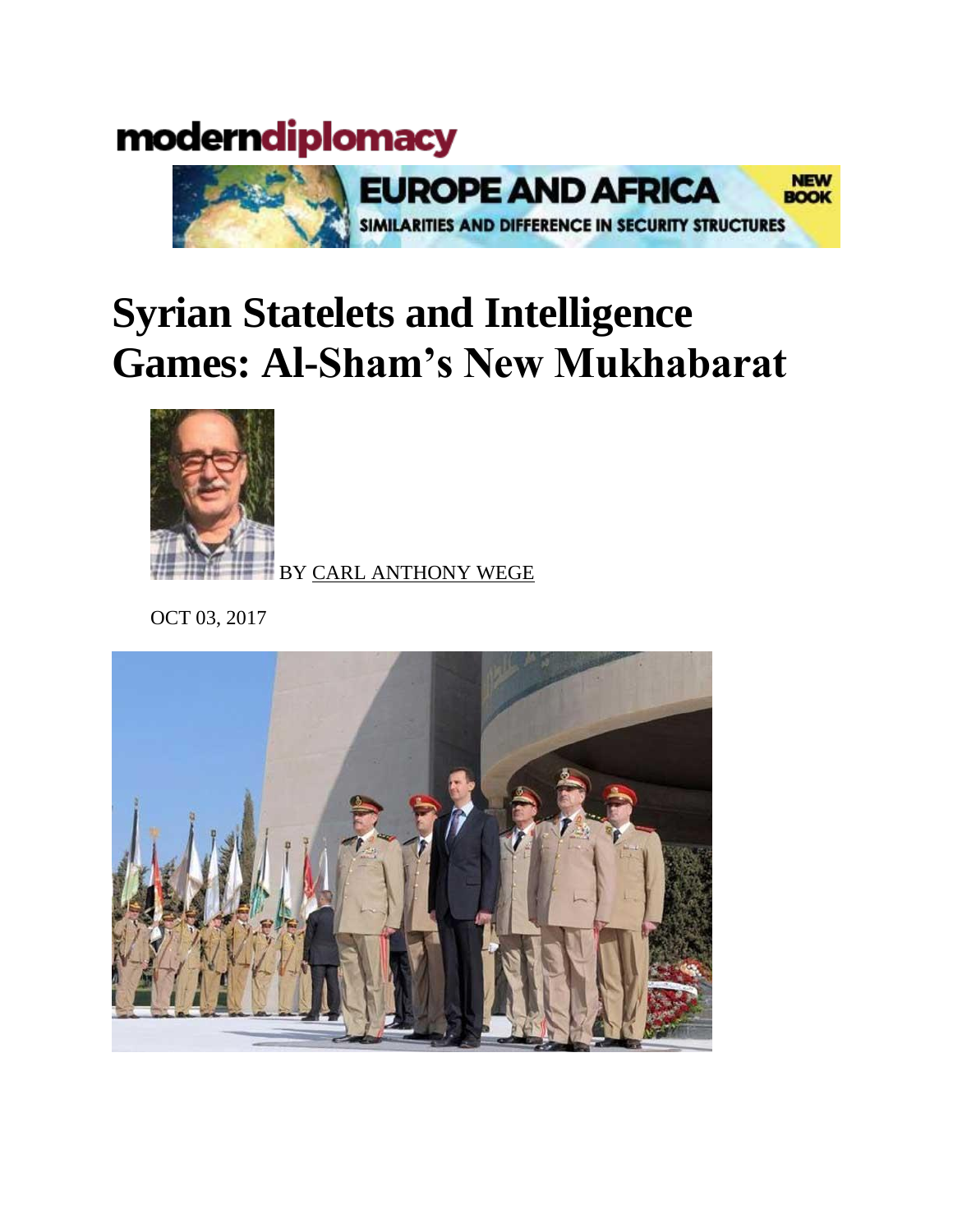[Intelligence](http://moderndiplomacy.eu/index.php?option=com_k2&view=itemlist&task=category&id=25:intelligence)

A novel Alawite-Shi'a security network may be developing in the Assad statelet now defining western Syria. It consists of an archipelago layered with remnants of the Bashar al-Assad-era intelligence organizations along with Iraqi Shi'a and other pro-Assad militias.

They are supported by Iran and Russia who separately struggle to integrate them all under the figurehead of Bashar Assad. This security infrastructure is emerging in the grey zone of conflict but is beginning to consolidate the many armed elements in western Syria opposed to Salafi Jihadism but having only cursory loyalty to Assad.

Bashar Assad's pre-war regime in Syria was understood less by formal governmental institutions and more by a constellation of favored Alawite and Assad-affiliated families linked by marriage before the 2011 rebellion. The whole of Syria had been organized into a system where certain preferred families could enrich themselves with impunity irrespective of formal Syrian legal norms. The patronage networks created by Hafez and Bashar Assad during this era established a nominal Ba'athist secular modernity to overlay an Alawite dominated kleptocratic and Mukhābarāt state. Historically the intelligence services of Hafez Assad's regime were built on four core agencies; the *Idarat al-Amn al-Siyasi* (Political Security Directorate) and *Idarat al-Amn al-'Amm* (General Intelligence Directorate) that reported to the President through the Office of National Security of the Ba'ath Party. Additionally the *Shu'bat al-Mukhābarāt al- 'Askariyya* (General Military Intelligence) reported to the commander of land forces, and *Idarat al-Mukhābarāt al-Jawiyya* (Air Force Intelligence) reported to the head of the Air Force. These foundational intelligence agencies were ostensibly controlled by a National Security Council (or Bureau) and were supported by derivative agencies in a security network whose primary imperative was protection of the Assad (both Hafez and Bashar's) dynasty.

These legacy intelligence services were largely unprepared when the winds of the Arab Spring blew into the souks and alleys of Damascus and Syria's secondary cities. In those cities waited thousands and thousands of unemployed young men having migrated there to escape a devastating drought scorching the already economically marginal steppe lands (Badia) in eastern Syria. Now mobilized by aspirations for democracy and economic reform, the Syrian people began to rise as one. Assad sought to weather the reforming aspirations of his people that were unleashed by the Arab Spring, but as rhetoric turned to war Syria's complex demography, long subsumed by the Ba'athist Mukhābarāt state, exploded in fratricide.

The Syrian rebellion became militarized by 2012 and the Sunni-dominated Syrian Arab Army (SAA) quickly disintegrated as long-buried sectarian divisions ignited an intercommunal firestorm beneath the political conflagration of Syria's civil war. As the rebellion wore on Assad quickly lost control of events on the ground. Intervention by both Iran and Hezbollah proved inadequate to smother what by now was a legitimate revolution. Tehran, although willing to use whatever force necessary to preserve the Assad regime and its land bridge to Hezbollah, desired a light military footprint in Syria and resisted large scale deployments. Initially the Iranian Revolutionary Guard Corps (IRGC) and the Quds Lebanon Corps (then called Department 2000) was tasked by Tehran to restore what the Revolutionary Guard called *alignment* as the Syrian Rebellion escalated. While never reaching the levels later employed by Russia, Iran did deploy greater and greater numbers of specialized army units, Basiji and Saberin special operators, into the Syrian theater. Nonetheless by 2015 the Syrian Arab Army ceased to exist in any meaningful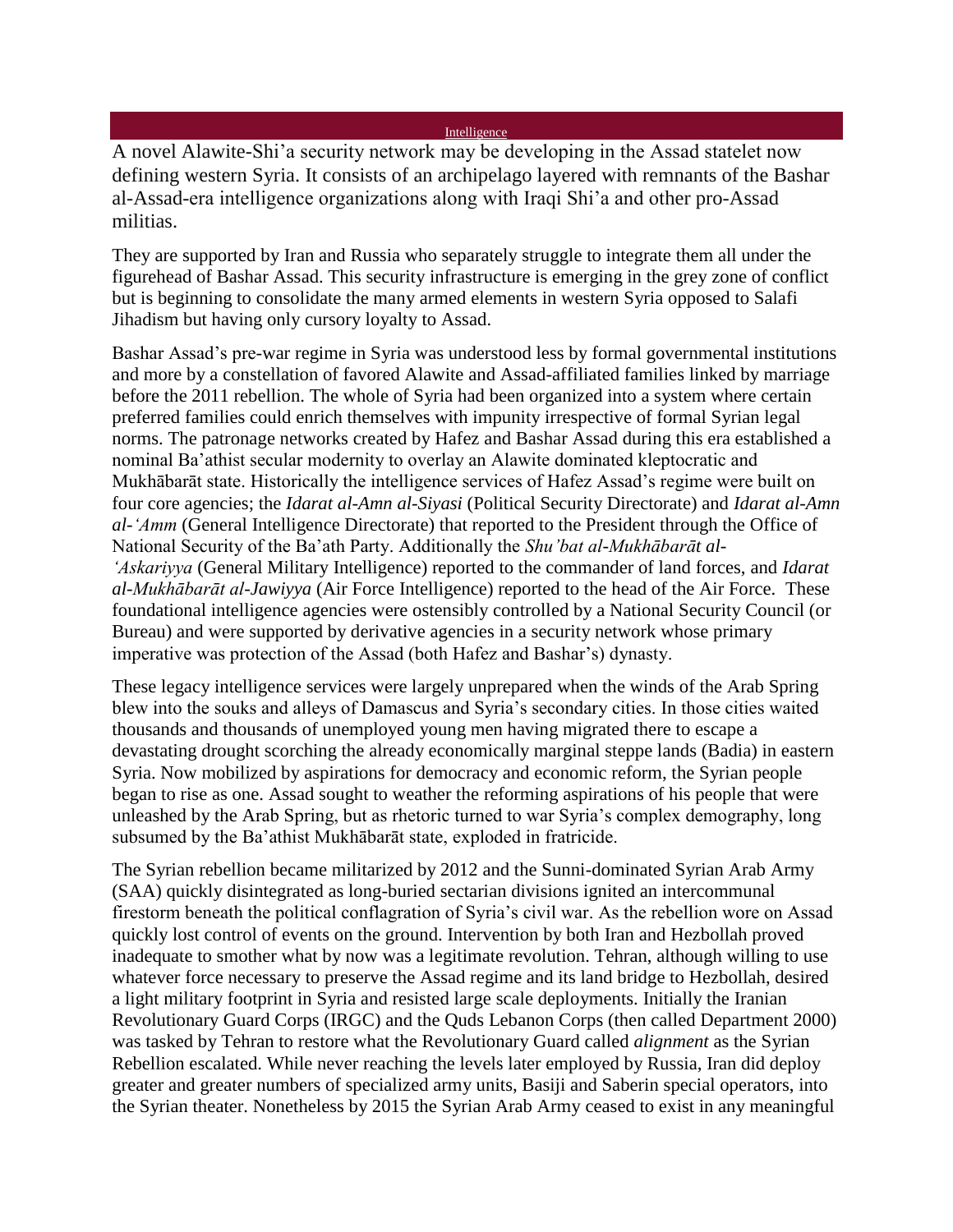way, precipitating a grey zone conflict between army remnants, competing militias, and their various foreign sponsors. The eastern regions of Syria devolved into Salafi Jihadi badlands controlled by rival Salafi factions, many of whom were ultimately absorbed into the Islamic State (ISIS, ISIL, or Daesh) which itself is now fracturing under foreign military pressure. Only the massive Russian military incursion beginning in the fall of 2015 prevented the total collapse of what was by then a Russian allied pro-Iranian Statelet in western Syria. Supplementing direct troop deployments, Russian mercenaries fought for Assad directly along with hundreds of additional Russian fighters affiliating with various pro-Assad factions. Concurrently, the fratricide in western Syria became a more byzantine struggle between ethnic and religious groups complicated by massive internal population displacement. Western Syria's Alawi population, however, remained geographically concentrated in the coastal Latakia Governorate abutting Jabal Nusayriyah. These Alawi generally aligned with the larger Syrian Shi'a and Ismaili communities and remained generally supportive of the regime even though the Latakian Governorate had to absorb thousands of refugees from other parts of the country.

Two loosely organized networks of armed groups were foundational in support for the regime in western Syria. The first and older of the two was the *Shabiha,* or Ghost Militia derived from the 1980s' Latakia region mafia-style criminal gangs. The Latakian Shabiha criminal gangs were headed by Assad first cousins Fawaz Assad and Munzer Assad, providing unofficial support for the regime. They had been left to their own devices when the war broke out but were now adapting to the collapse of government authority and affiliating with apolitical gangs, local militias, and faux government entities to expand their presence in western Syria. More significant was the *Jaysh al-Shab'bi* (People's Army), which emerged somewhat spontaneously from the Lijan *al-Sha'bia* (Popular Committees) of armed citizens originally intended for little more than defending local communities from outsiders. Assad later took advantage of these Committees and tried to combine them into the *Quwat al-difa al-Watani*(National Defense Forces or NDF), initially under the command of General Hawash Mohammed and sporadically affiliating with remnants of the SAA. However, by 2016 the NDF had disintegrated at the national level and their center of gravity in western Syria collapsed as most fighters shifted loyalty to local warlords capable of paying regular salaries.

By 2016 the Syrian civil war ground into a stalemate. Neither Russia nor Iran's Revolutionary Guard operating through a façade Syrian sovereignty nor the eastern Syrian Salafi Jihadi factions had the strength to rule the whole of the country. Across this Hobbesian landscape, with hundreds of militias dividing, re-dividing, coalescing, and changing names, while controlling small and shifting parcels of territory, the only real focus was on local intelligence collection. Militia and other local actor notables cooperated to aggregate their knowledge of the local social hierarchy and kinship structures to develop intelligence that was essentially ad hoc but useful for local tactical purposes. However, over time, it may become possible for a faux Assad regime centered in the Latakia – Tartus rump statelet to begin to combine the intelligence generated by these local militias with an attendant infrastructure that can both consolidate power in the Alawite heartland and secure the fluid frontiers from Damascus to Aleppo. Consolidating local intelligence collection efforts into any embryonic security archipelago in the wider regions of western Syria presumes a nexus with the remnants of legacy Syrian governmental institutions, including Syrian Air Force Intelligence and the pre-civil war Military Intelligence Directorate along with fragments of the SAA and the NDF. Syrian Air Force Intelligence is the most significant legacy institution surviving into the current era having manifested the greatest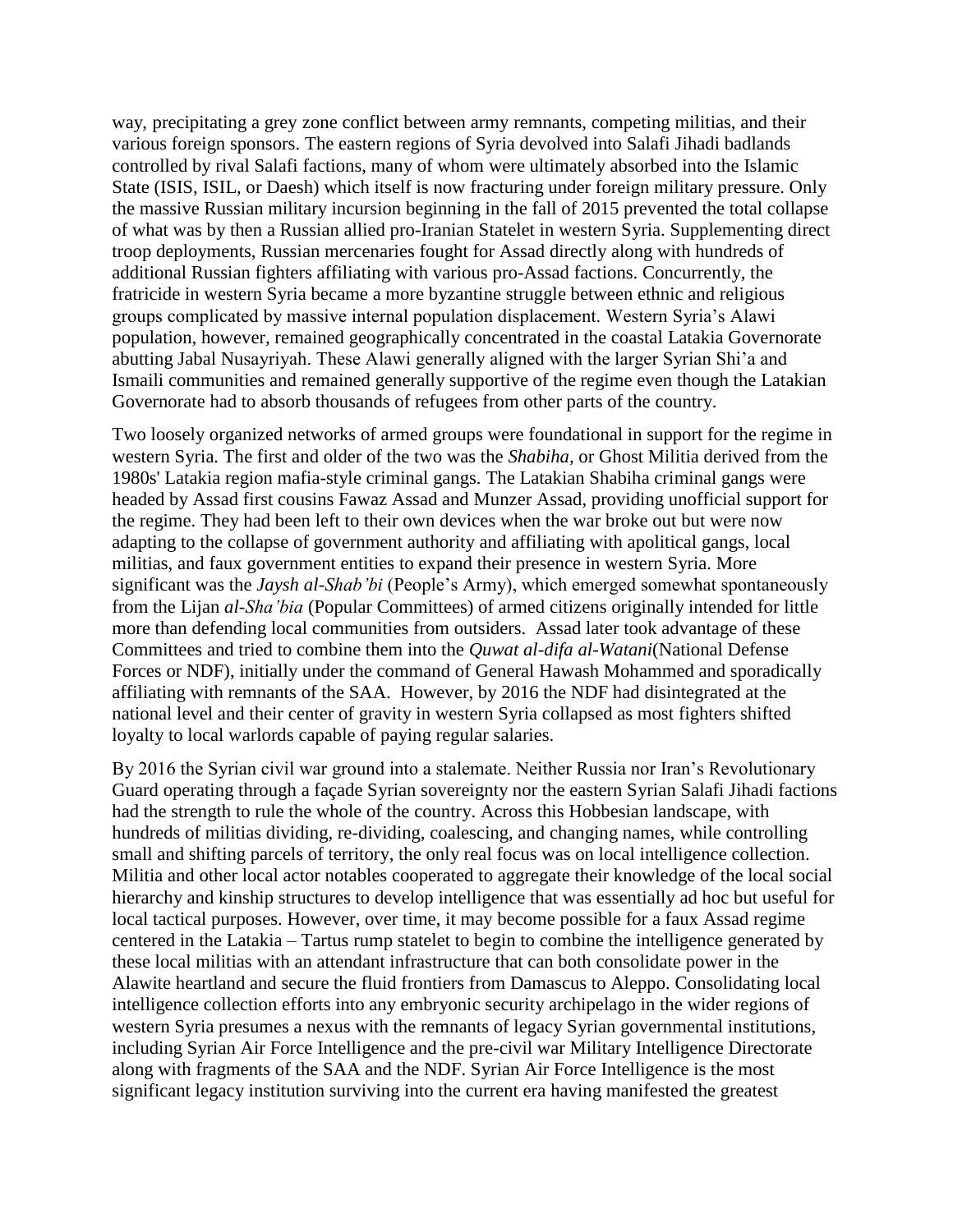organizational discipline. It is the most cohesive remnant of the regime intelligence agencies. Therefore, Air Force Intelligence will likely be the most significant legacy institution in any embryonic security archipelago.

To build a new Mukhābarāt state and such a security archipelago the regime must organize the numerous Shi'a affiliated militia fiefdoms and secular militias of different configurations dotting western Syria into a coherent security architecture stretching across the Damascus -Homs region and to the Lebanese frontier. In constructing such an architecture, a first objective for the Assad regime would be to get control of the streets in the towns and villages and to develop new informant systems on the ground to build a network that could exploit their collection activity. Over time, the regime will need to develop the necessary ability and authority to task such networks and logically aggregate information provided by such networks. Organizationally this must exploit residual NDF intelligence assets and interface with Hezbollah while successfully liaising with the Russian *Sluzhba vneshney razvedki* (SVR) and intelligence elements of the Revolutionary Guards Intelligence Directorate (Sazeman-e Ettelaat-e Sepah). Any new Mukhābarāt state will require the Assad regime to re-create national intelligence services. Russia may assist in this by resurrecting an analog of their 1970s KGB and GRU roles, but now training Syrian personnel in a wider spectrum of modern intelligence disciplines to include utilizing the strategic depth of virtual spaces for tradecraft models and information operations. Iran's primary concerns in western Syria have a greater focus on maintaining a land bridge into Lebanon's Shi'a territories. The role of Iranian intelligence organizations supporting a new Mukhābarāt state is likely a bit more limited. While a separate issue, Iranian and Russian political goals differ in Syria over the long haul and those differences may seed competition between them for influence in the Assad regime's new security organizations. The challenge for the regime is to organize its intelligence infrastructure in a way that coherently encompasses the whole of the western Syrian space and provides a foundation for later expansion to incorporate the balance of territories defined by Syria's pre-civil war borders.

Hezbollah's relations with any post-war Assad regime's new security organs consolidating along its frontiers would be a bit more complex. Hezbollah's massive engagement in the Syrian war foreshadows a generation-long commitment between Hezbollah and any emergent Syrian Mukhābarāt. Anticipating such commitments, Hezbollah's Intelligence Apparatus is now reproducing itself by seeding, with Iranian assistance, intelligence entities within the Iraqi Shi'a militias deployed across western Syria using the Hezbollah model. The geographic interface between the Hezbollah territories and the Assad regime is through the Lebanese 'Shi'astan' frontier on the eastern edges of the Anti-Lebanon (Al-Jabal Ash-Sharqī ) mountains running from Zebdani to the Hermel region in the northeast Bekka into the Qalamoun Mountains and Qusayr linking the Orontes River Basin with Damascus, Homs and Tartus in Syria's Alawite regions. The Qalamoun was already a logistics reserve prior to the war housing Syrian SCUD and M600 Tishrin missiles as well as housing Syrian army ammunition storage areas. While no doubt cooperating with the Assad regime resources, what Hezbollah has committed in this region suggests it may pursue its own interests and take advantage of the chaotic circumstances to utilize part of the Qalamoun as a "new" Bekka for locating Hezbollah logistical assets while interfacing with the emergent Alawite-Shi'a intelligence organs.

Ted Robert Gurr modeled the pattern of 'frustration-anger-aggression' many decades ago in *Why Men Rebel*. Yet that anger and aggression came to naught as the democratic aspirations of the Arab Spring were found wanting in the face of Salafi Jihadism and the cold steel of Russian and